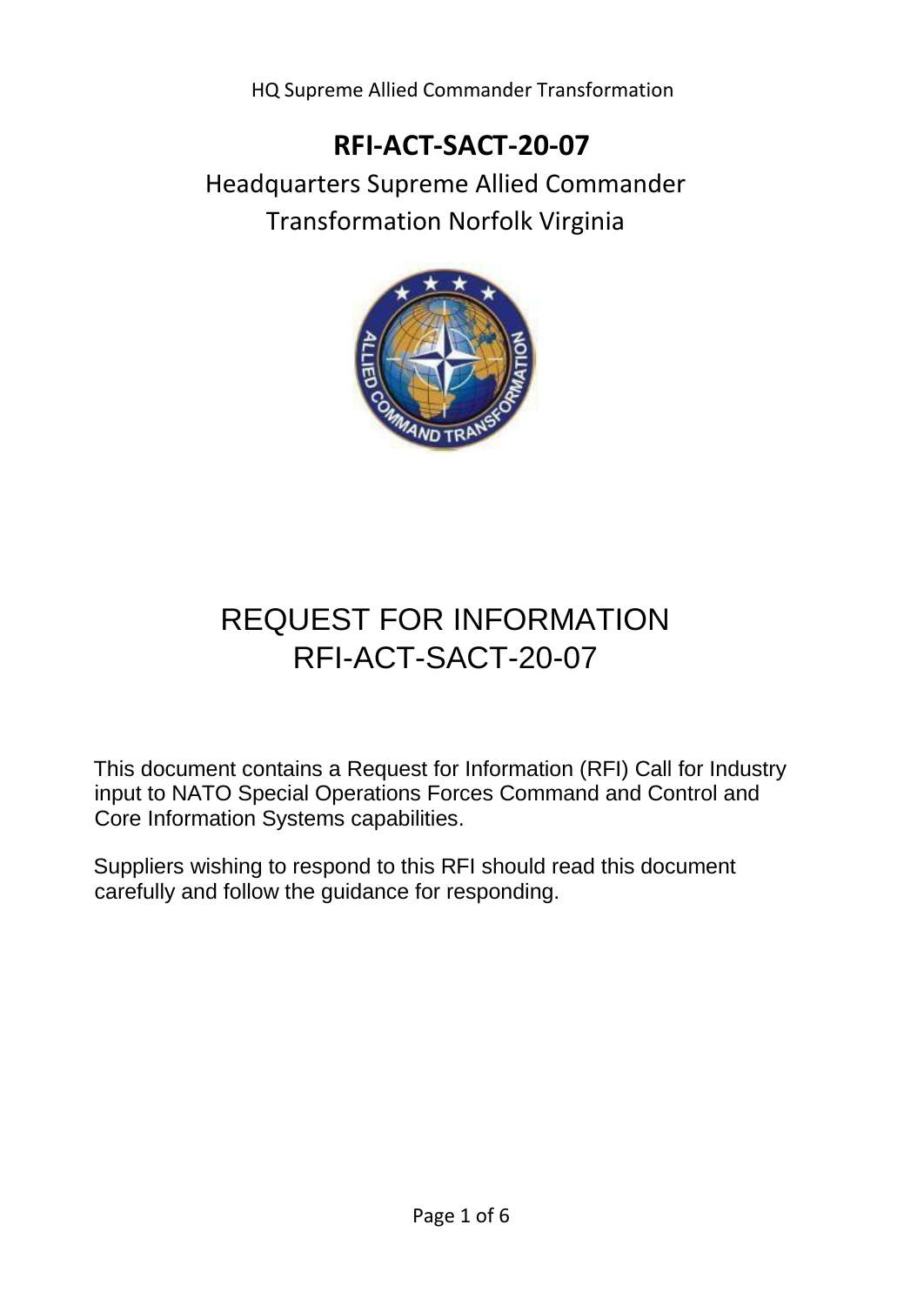| HQ Supreme Allied Commander Transformation RFI 20-07 |                                                     |
|------------------------------------------------------|-----------------------------------------------------|
| <b>General Information</b>                           |                                                     |
| Request For Information No.                          | 20-07                                               |
| <b>Project Title</b>                                 | Request for industry input to NATO's Special        |
|                                                      | <b>Operations Forces Command and Control and</b>    |
|                                                      | Core Information Systems Capabilities               |
| submission<br>for<br>of<br>Due<br>date               | 21 February 2020                                    |
| requested information                                |                                                     |
| <b>Contracting Office Address</b>                    | NATO, HQ Supreme Allied Commander                   |
|                                                      | <b>Transformation (SACT)</b>                        |
|                                                      | Purchasing & Contracting Suite 100                  |
|                                                      | 7857 Blandy Rd, Norfolk, VA, 23511-2490             |
| Contracting Points of Contact                        | 1. Tonya Bonilla e-mail: tonya.bonilla@act.nato.int |
|                                                      | Tel : +1 757 747 3575                               |
|                                                      | 2. Catherine Giglio e-mail:                         |
|                                                      | catherine.giglio@act.nato.int                       |
|                                                      | Tel:+1 757 747 3856                                 |
|                                                      |                                                     |
| <b>Technical Points of Contact</b>                   | 1. Vaughn DeLong, e-mail:                           |
|                                                      | vaughn.delong@act.nato.int                          |
|                                                      | Tel : +1 757 747 3276                               |
|                                                      | 2. Dr. Bohdan Kaluzny                               |
|                                                      | Bohdan.kaluzny@act.nato.int                         |
|                                                      | Tel: +1 757 747 3117                                |
|                                                      | 3. Geir Jenssen,                                    |
|                                                      | e-mail: <i>geir.jenssen@act.nato.int</i>            |
|                                                      | Tel : +1 757 747 3569                               |

#### **1** - INTRODUCTION

- 1.1 Summary. Headquarters Supreme Allied Commander Transformation (HQ SACT) is issuing this Request for Information (RFI) in order to engage with industry and other relevant stakeholders. The intention is to establish the art-of-the-possible and state of-the-art with respect to technologies and products in the area of NATO Special Operations Forces Command and Control and Core Information Systems in order to support NATO Governance decision-making on Common-Funded Capability Development.
- 1.2 This request for information does not constitute a commitment to issue a future request for proposal (RFP). The purpose of this request is to involve industry and other stakeholders through collaboration, in an examination of future capabilities related to the Special Operations Forces Command and Control and Core Information Systems with a focus on the technologies and commercial products. HQ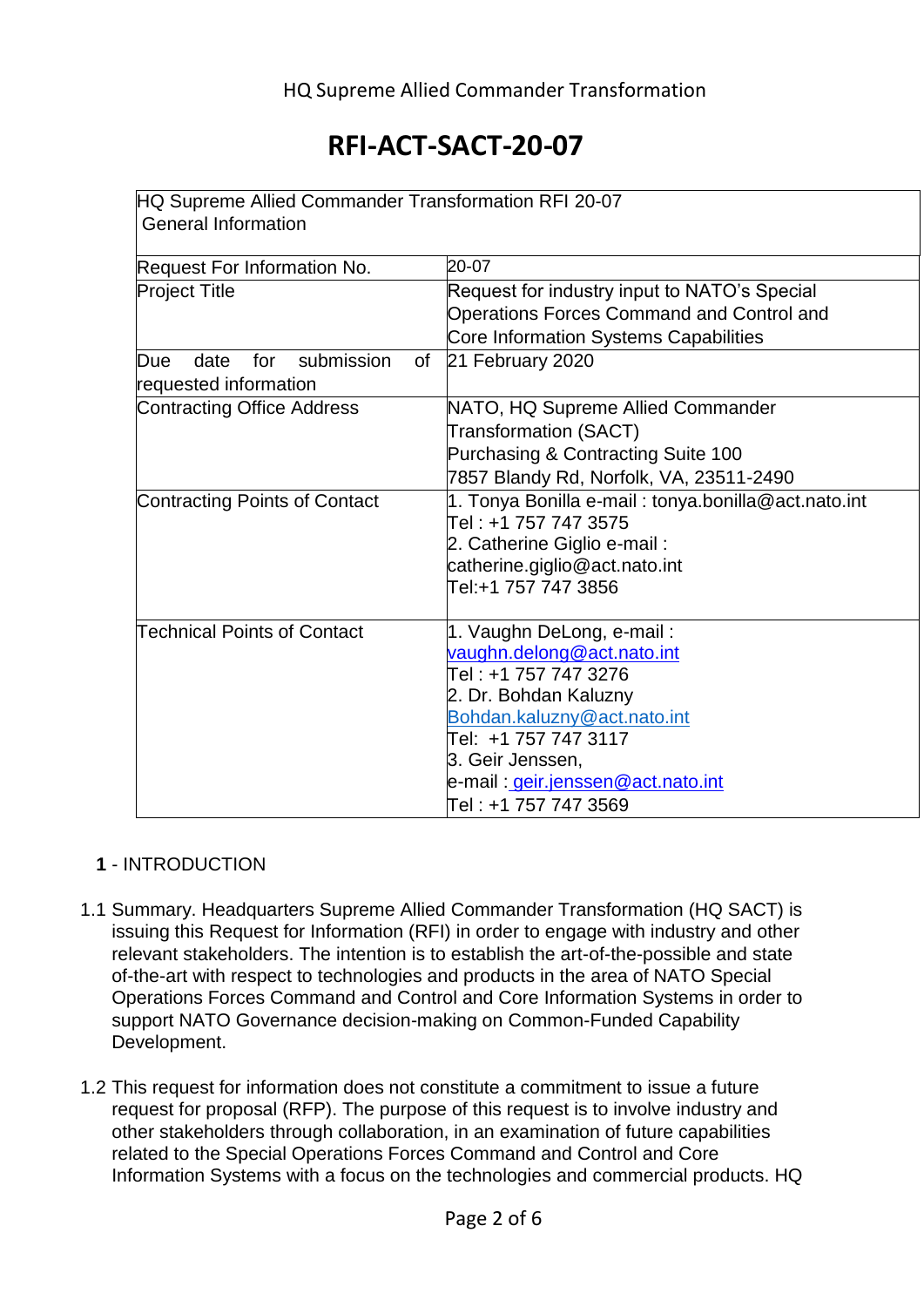SACT has not made a commitment to procure any of the items described herein, and release of this RFI shall not be construed as such a commitment, nor as authorization to incur cost for which reimbursement will be required or sought. Further, respondents are advised HQ SACT will not pay for any information or administrative costs incurred in responding to this RFI. The costs for responding to this RFI shall be borne solely by the responding party. Not responding to this RFI does not preclude participation in any subsequent RFP if issued in the future.

- **2** GENERAL BACKGROUND: ACT Framework for Collaborative Interaction (FFCI)
- 2.1 ACT has implemented a Framework for Collaborative Interaction (FFCI) to increase opportunities for industry and academia to contribute to ACT capability development efforts through collaborative work. Such collaboration enables HQ SACT, and NATO as a whole, to benefit from industry/academia models, advice, capabilities and experience in the course of this work. In addition to the benefits HQ SACT gains from such projects, this collaborative effort will provide industry / academia with an improved understanding of NATO's capability requirements and the associated issues and development challenges to be addressed by HQ SACT. Potential collaborative projects are on specific topics of mutual interest to both parties, but shall be restricted to collaborations in non-procurement areas. Several mechanisms have been developed to support the initiation of collaborative projects between industry/academia and ACT, ranging from informal information exchanges, workshops, studies or more extensive collaboration on research and experimentation.
- 2.2 Depending on the level and type of interaction needed for a collaborative project, a specific agreement may be needed between parties. The FFCI agreement for any specific project, if required by either party for the project to proceed, will range from "Non-disclosure Agreements" (NDA) for projects involving exchange of specific information to more extensive "Declaration of Mutual Collaboration" (DOMC) to address intellectual property and other issues.
- 2.3 More extensive information concerning the ACT FFCI Initiative can be found on the ACT web site being developed to support FFCI projects at<http://www.act.nato.int/ffci.>
- 2.4 No existing FFCI agreement is required to respond to this RFI. HQ SACT will accept responses from all industry sources, as well as other stakeholders, such as consortiums, universities, think tanks, national laboratories, or other relevant contributors.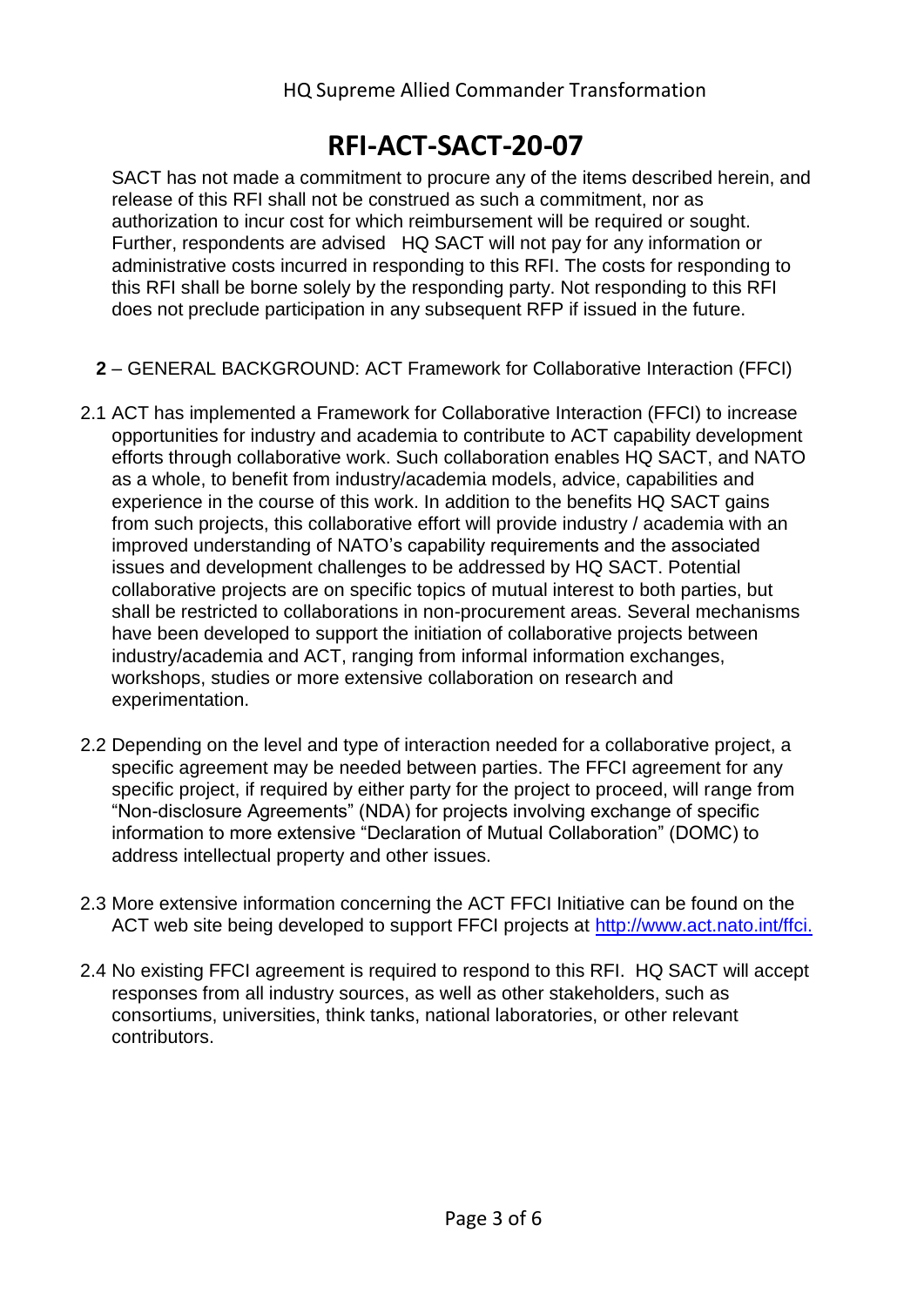#### **3** - DESCRIPTION OF THE PROGRAMME

- 3.1 Programme Vision
- 3.1.1 The Future Special Operations Forces Command and Control and Core Information Systems 's vision can be described thus:

Supreme Allied Commander Europe requires Allied Joint Force and Land Commanders be provided with flexible, deployable, interoperable and scalable Special Operations Forces Command and Control and Core Information Systems capability in order to plan, execute, and assess full spectrum operations at Tactical, Operational and Strategic-levels.

- 3.1.2 NATO's Special Operations Forces Command and Control and Core Information Systems capability will mainly support the NATO Command and Force Structures. The effect and benefits are identified as:
	- Supporting the Allied Joint Force and Land Commanders in the decision making process
	- Enabling and improving effective command and control of NATO Special Operations Forces, including planning support, targeting and interoperability capabilities
	- Improving information exchange with the Joint Force (Air, Maritime, Special Operations Forces, etc.)
	- Providing the Recognized Ground Picture within the Joint Operations Area
	- Supporting Battlespace Management for Land Forces within the Joint Operations Area to minimise the risk of collateral damage and fratricide.
- 3.1.3 Within the new NATO Common-Funded Capability Delivery Governance Model there are decision points on the:
	- Requirement, via the Operational Requirements Statement
	- Viability of a capability-based programme to satisfy the requirement via the Capability Requirements Brief (CRB)
	- Establishment of a programme to deliver capabilities and to drive the transformational change – via the Capability Programme Plan (CPP)
- 3.1.4 Common Funded Capability Delivery is intended to consider a range of potential courses of action to address a requirement, including the possibility of "Adopt"-ing a solution (from Nations), "Buy"-ing (acquiring a solution from Industry), or "Create"-ing (developing a solution bespoke to NATO). The varied options proffered are matured across all of the NATO-recognised lines of development including doctrine, organisation, training, materiel, leadership, personnel, facilities and interoperability.
- 3.1.5 A Request for Information is necessary to determine relevant technologies and products that exist within the SOF C2 community of interest. This is not a formal request for submissions as part of a procurement. It is intended to determine whether any possible systems or products exist, which should be identified in the development of the Capability Programme Plan.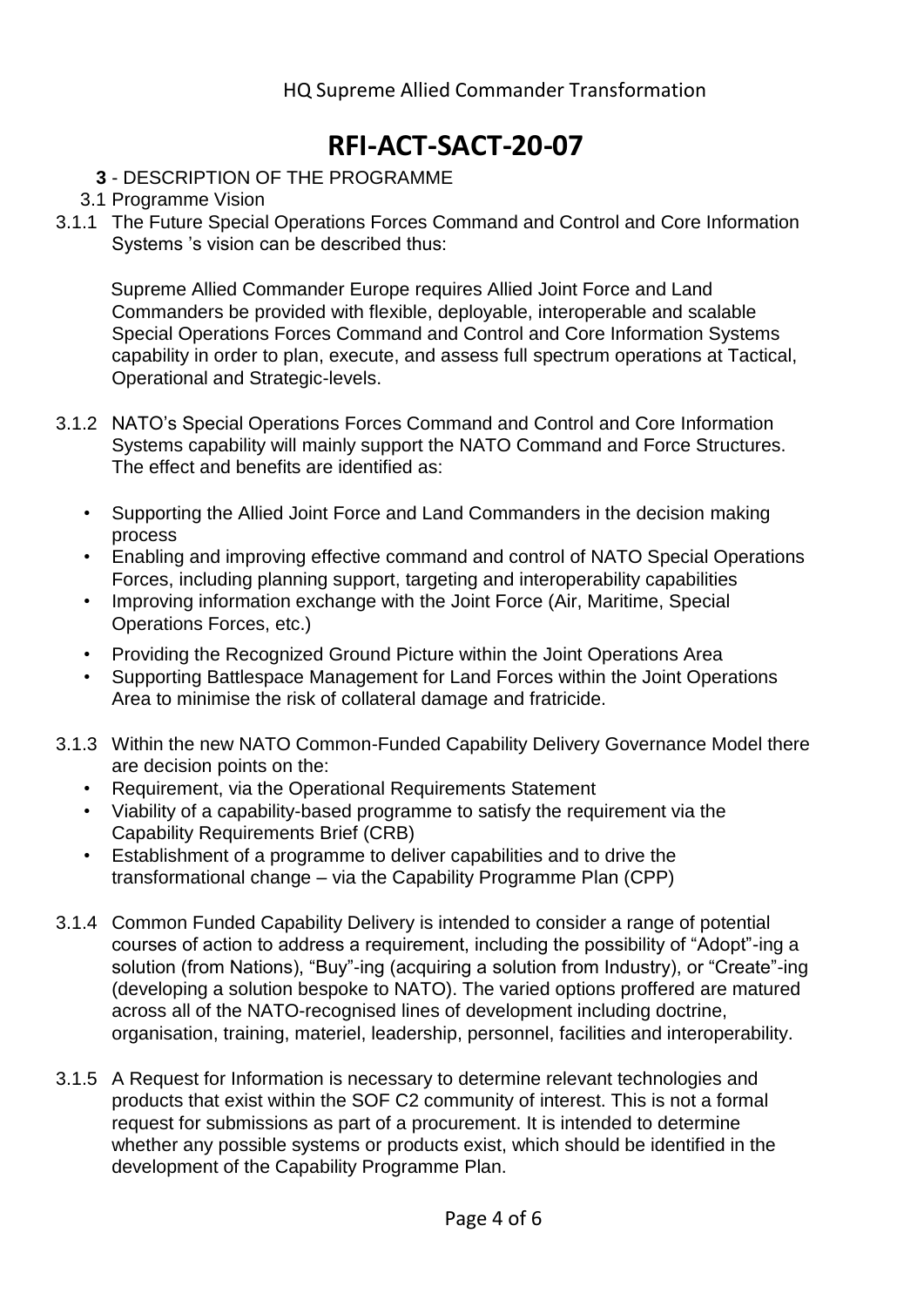#### 3.2 Intent/Objectives.

NATO Common Funded Capability Delivery Development needs a robust assessment of across the Adopt, Buy, and Create options. This request also provides industry an opportunity to provide information that would allow NATO to determine the potential benefits from a product or service.

3.3 Expected benefits to respondents

Industry participants will have the chance to share information on state of the art technologies and products.

3.4 Expected input from industry/academia. Industry has a greater understanding of NATO's requirements.

#### **4** - REQUESTED INFORMATION

4.1 What is the name of your product or capability?

4.2 Please give a brief overview of germane capabilities and technical maturity. If your capability is a software solution, provide an overview of the system's architecture.

4.3 Why do you think the capability you are proffering could be used by NATO to enhance its Special Operations Forces Command and Control and Core Information Systems capability?

4.4 How does this capability enable enhanced information exchanges between different levels of command?

4.5 How can this capability be employed on fully deployable classified networks? In what ways can the capability be configured to satisfy multiple connectivity options? (E.g. using Internet Protocol, Satellite Communications and 4/5G networks?)

4.6 If we have follow-on questions, to whom and where should we direct them?

4.7 Answers to the RFI.

The answer to this RFI may be submitted by e-mail to the Points of Contact listed above.

4.8 Follow-on. Responses will be used by HQ SACT to develop a Capability Programme Plan, informing the Special Operations Forces Command and Control and Core Information Systems Capability Programme under NATO's Common Funded Capability Delivery approach. A response, or lack of, will not advantage or prejudice any respondent in the event there is a competitive bidding process later as part of NATO Common-Funded Capability Delivery.